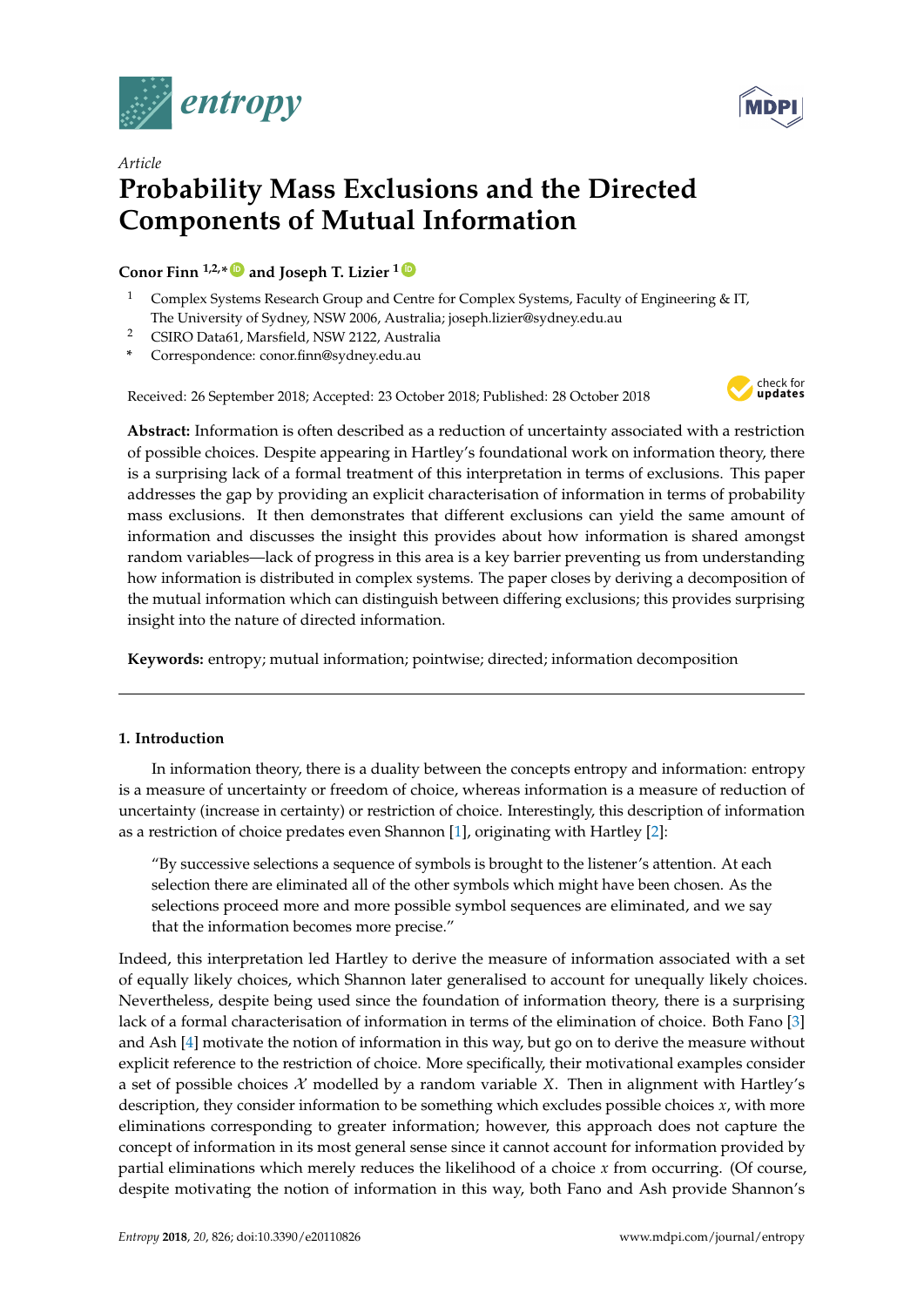generalised measure of information which can account for unequally likely choices.) Nonetheless, Section [2](#page-1-0) of this paper generalises Hartley's interpretation of information by providing a formal characterisation of information in terms of probability mass exclusions.

Our interest in providing a formal interpretation of information in terms of exclusions is driven by a desire to understand how information is distributed in complex systems [\[5](#page-12-4)[,6\]](#page-12-5). In particular, we are interested in decomposing the total information provided by a set of source variables about one or more target variables into the following atoms of information: the unique information provided by each individual source variable, the shared information that could be provided by two or more source variables, and the synergistic information which is only available through simultaneous knowledge of two or more variables [\[7\]](#page-12-6). This idea was originally proposed by Williams and Beer who also introduced an axiomatic framework for such a decomposition [\[8\]](#page-12-7). However, flaws have been identified with a specific detail in their approach regarding "whether different random variables carry *the same* information or just *the same amount* of information" [\[9\]](#page-12-8) (see also [\[10,](#page-13-0)[11\]](#page-13-1)). With this problem in mind, Section [3](#page-4-0) discusses how probability mass exclusions may provide a principled method for determining if variables provide the same information. Based upon this, Section [4](#page-4-1) derives an information-theoretic expression which can distinguish between different probability mass exclusions. Finally, Section 5 closes by discussing how this expression could be used to identify when distinct events provide the same information.

# <span id="page-1-0"></span>**2. Information and Eliminations**

Consider two random variables *X* and *Y* with discrete sample spaces  $\mathcal X$  and  $\mathcal Y$ , and say that we are trying to predict or infer the value of an event *x* from *X* using an event *y* from *Y* which has occurred jointly. Ideally, there is a one-to-one correspondence between the occurrence of events from *X* and *Y* such that an event *x* can be exactly predicted using an event *y*. However, in most complex systems, the presence of noise or some other such ambiguity means that we typically do not have this ideal correspondence. Nevertheless, when a particular event *y* is observed, knowledge of the distributions  $P(Y)$  and  $P(X, Y)$  can be utilised to improve the prediction on average by using the posterior  $P(X|y)$ in place of the prior *P*(*X*). Our goal now is to understand how Hartley's description relates to the notion of conditional probability.

When a particular event *y* is observed, we know that the complementary event  $\bar{y} = \{y \setminus y\}$  did not occur. Thus we can consider the joint distribution  $P(X, Y)$  and eliminate the probability mass which is associated with this complementary event  $\bar{y}$ . In other words, we exclude the probability mass  $P(X, \bar{y})$  which leaves only the probability mass  $P(X, y)$  remaining. The surviving probability mass can then be normalised by dividing by *p*(*y*), which, by definition, yields the conditional distribution *P*(*X*|*y*). Hence, with this elimination process in mind, consider the following definition:

# **Definition 1** (Probability Mass Exclusion)**.** *A probability mass exclusion induced by the event y from the random variable Y is the probability mass associated with the complementary event*  $\bar{y}$ *, <i>i.e.*,  $p(\bar{y})$ *.*

Echoing Hartley's description, it is perhaps tempting to think that the greater the probability mass exclusion  $p(\bar{y})$ , the greater the information that *y* provides about *x*; however, this is not true in general. To see this, consider the joint event *x* from the random variable *X*. Knowing the event *x* occurred enables us to categorise the probability mass exclusions induced by *y* into two distinct types: the first is the portion of the probability mass exclusion associated with the complementary event  $\bar{x}$ , i.e.,  $p(\bar{x}, \bar{y})$ ; while the second is the portion of the exclusion associated with the event *x*, i.e.,  $p(x, \bar{y})$ . Before discussing these distinct types of exclusion, consider the conditional probability of *x* given *y* written in terms of these two categories,

<span id="page-1-1"></span>
$$
p(x|y) = \frac{p(x) - p(x, \bar{y})}{1 - p(x, \bar{y}) - p(\bar{x}, \bar{y})}.
$$
 (1)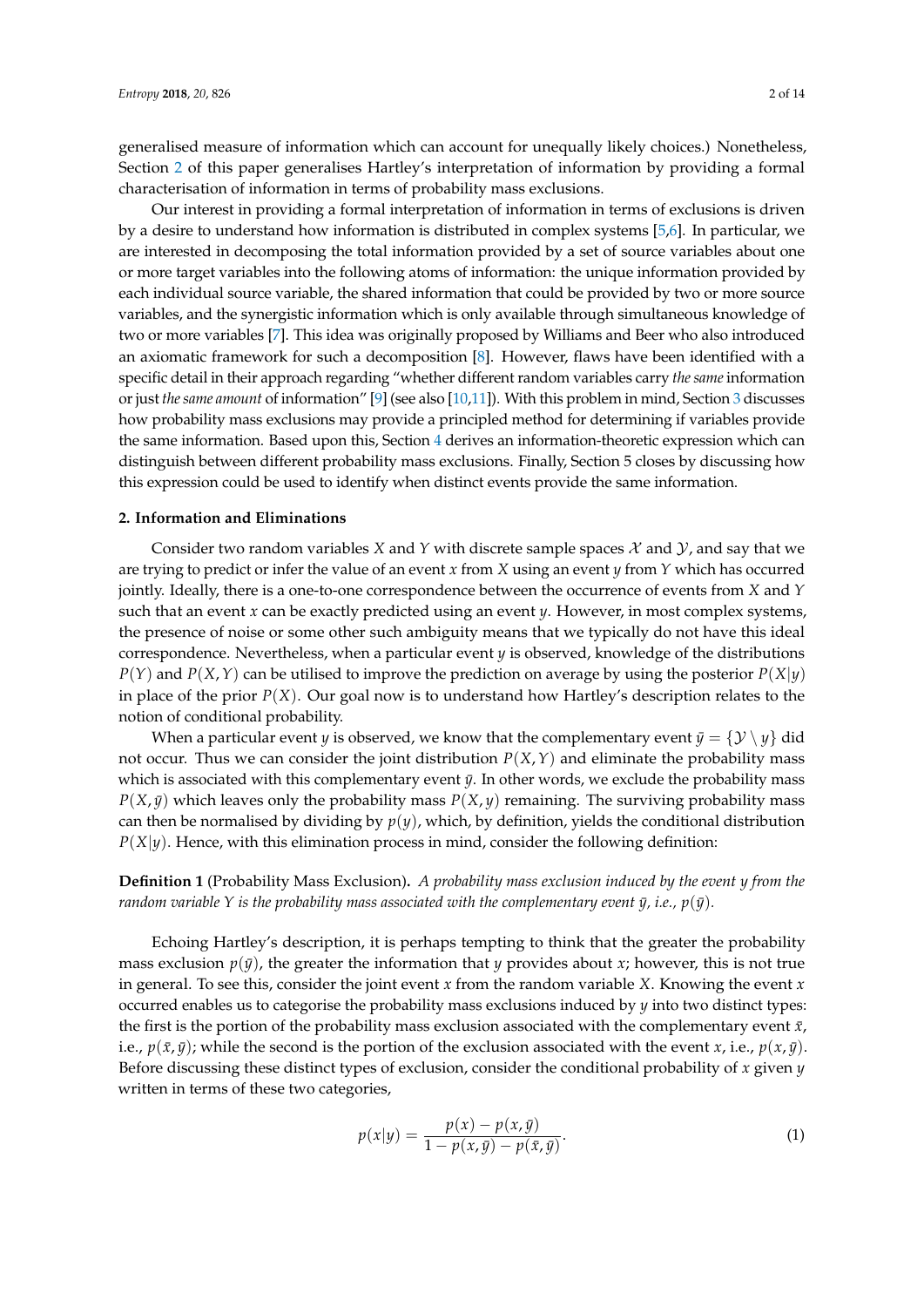To see why these two types of exclusions are distinct, consider two special cases: The first special case is when the event *y* induces exclusions which are confined to the probability mass associated with the complementary event  $\bar{x}$ . This means that the portion of exclusion  $p(\bar{x}, \bar{y})$  is non-zero while the portion  $p(x, \bar{y}) = 0$ . In this case the posterior  $p(x|y)$  is larger than the prior  $p(x)$  and is an increasing function of the exclusion  $p(\bar{x}, \bar{y})$  for a fixed  $p(x)$ . This can be seen visually in the *probability mass diagram* at the top of Figure [1](#page-3-0) or can be formally demonstrated by inserting  $p(x, \bar{y}) = 0$  into [\(1\)](#page-1-1). In this case, the mutual information

<span id="page-2-0"></span>
$$
i(x; y) = \log \frac{p(x|y)}{p(x)},
$$
\n(2)

is a strictly positive, increasing function of  $p(\bar{x}, \bar{y})$  for a fixed  $p(x)$ . (Note that this is the mutual information between events rather than the average mutual information between variables; depending on the context, it is also referred to as the the information density, the pointwise mutual information, or the local mutual information.) For this special case, it is indeed true that the greater the probability mass exclusion  $p(\bar{y})$ , the greater the information *y* provides about *x*. Hence, we define this type of exclusion as follows:

**Definition 2** (Informative Probability Mass Exclusion)**.** *For the joint event xy from the random variables X and Y, an informative probability mass exclusion induced by the event y is the portion of the probability mass exclusion associated with the complementary event*  $\bar{x}$ *, <i>i.e.*,  $p(\bar{x}, \bar{y})$ *.* 

The second special case is when the event *y* induces exclusions which are confined to the probability mass associated with the event *x*. This means that the portion of exclusion  $p(\bar{x}, \bar{y}) = 0$ while the potion  $p(x, \bar{y})$  is non-zero. In this case, the posterior  $p(x|y)$  is smaller than the prior  $p(x)$ and is a decreasing function of the exclusion  $p(x, \bar{y})$  for a fixed  $p(x)$ . This can be seen visually in the probability mass diagram in the middle row of Figure [1](#page-3-0) or can be formally demonstrated by inserting  $p(\bar{x}, \bar{y}) = 0$  into [\(1\)](#page-1-1). In this case, the mutual information [\(2\)](#page-2-0) is a strictly negative, decreasing function of  $p(x, \bar{y})$  for fixed  $p(x)$ . (Although the mutual information is non-negative when averaged across events from both variables, it may be negative between pairs of events.) This second special case demonstrates that it is not true that the greater the probability mass exclusion  $p(\bar{y})$ , the greater the information *y* provides about *x*. Hence, we define this type of exclusion as follows:

**Definition 3** (Misinformative Probability Mass Exclusion)**.** *For the joint event xy from the random variables X and Y, a misinformative probability mass exclusion induced by the event y is the portion of the probability mass exclusion associated with the event x, i.e.,*  $p(x, \bar{y})$ *.* 

Now consider the general case where both informative and misinformative probability mass exclusions are present simultaneously. It is not immediately clear whether the posterior  $p(x|y)$  is larger or smaller than the prior  $p(x)$ , as this depends on the relative size of the informative and misinformative exclusions. Indeed, for a fixed prior  $p(x)$ , we can vary the informative exclusion  $p(\bar{x}, \bar{y})$ whilst still maintaining a fixed posterior  $p(x|y)$  by co-varying the misinformative exclusion  $p(x, \bar{y})$ appropriately; specifically by choosing

<span id="page-2-1"></span>
$$
p(x,\bar{y}) = \frac{p(x) - p(x|y)(1 - p(\bar{x}, \bar{y}))}{1 - p(x|y)}.
$$
\n(3)

Although it is not immediately clear whether the posterior  $p(x|y)$  is larger or smaller than the prior  $p(x)$ , the general case maintains the same monotonic dependence as the two constituent special cases. Specifically, if we fix  $p(x)$  and the misinformative exclusion  $p(x, \bar{y})$ , then the posterior  $p(x|y)$  is an increasing function of the informative exclusion  $p(\bar{x}, \bar{y})$ . On the other hand, if we fix  $p(x)$  and the informative exclusion  $p(\bar{x}, \bar{y})$ , then the posterior  $p(x|y)$  is a decreasing function of the misinformative exclusion  $p(x, \bar{y})$ . This can been seen visually in the probability mass diagram at the bottom of Figure [1](#page-3-0)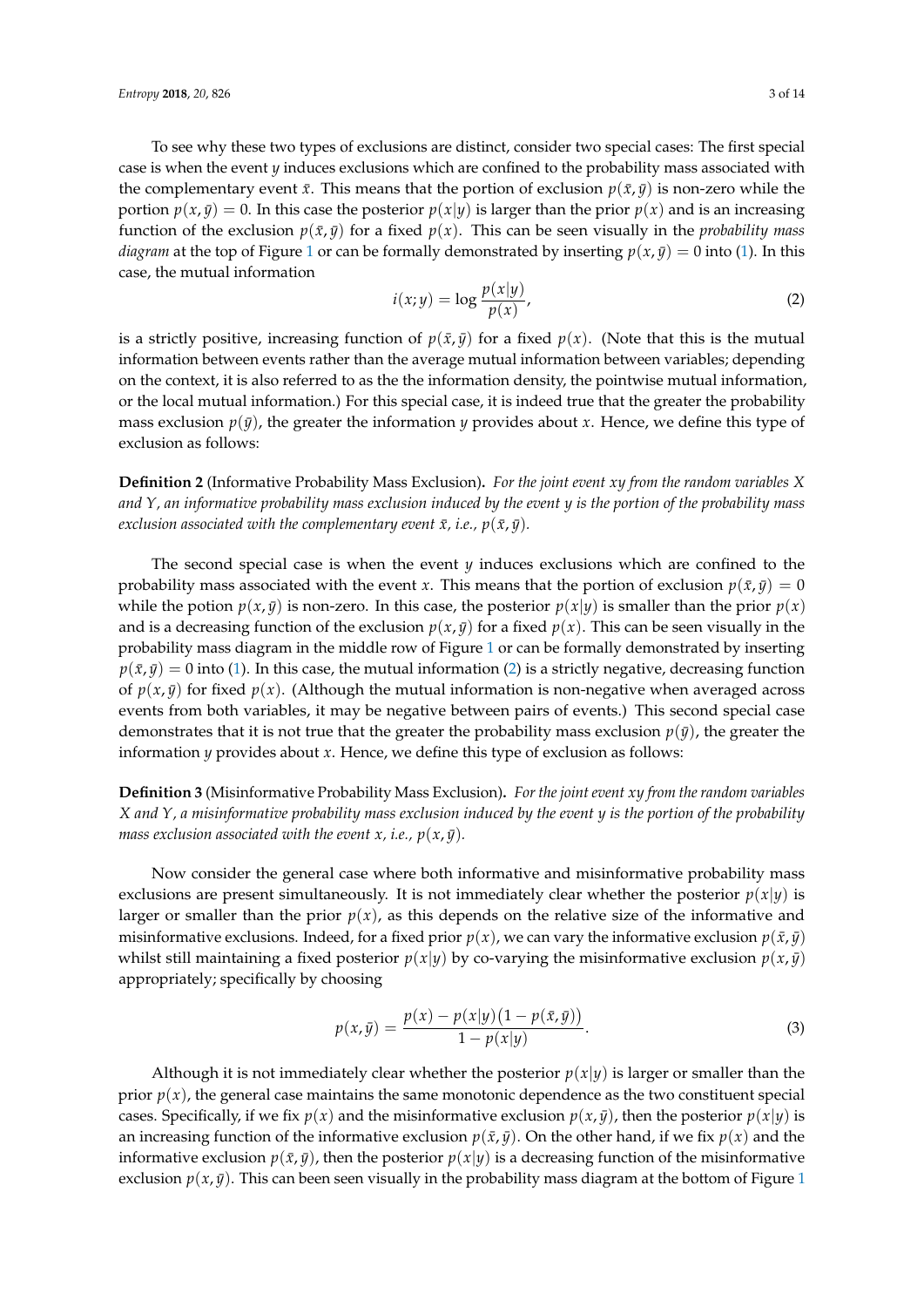or can be formally demonstrated by fixing and varying the appropriate values for each case in [\(1\)](#page-1-1). Finally, the relationship between the mutual information and the exclusions in this general case can be explored by inserting [\(1\)](#page-1-1) into [\(2\)](#page-2-0), which yields

<span id="page-3-1"></span>
$$
i(x; y) = \log \frac{1 - p(x, \bar{y}) / p(x)}{1 - p(x, \bar{y}) - p(\bar{x}, \bar{y})}.
$$
\n(4)

If  $p(x)$  and the misinformative exclusion  $p(x, \bar{y})$  are fixed, then  $i(x, y)$  is an increasing function of the informative exclusion  $p(\bar{x}, \bar{y})$ . On the other hand, if  $p(x)$  and the informative exclusion  $p(\bar{x}, \bar{y})$  are fixed, then  $i(x; y)$  is a decreasing function of the misinformative exclusion  $p(x, \bar{y})$ . Finally, if both the informative exclusion  $p(\bar{x}, \bar{y})$  and misinformative exclusion  $p(x, \bar{y})$  are fixed, the *i*(*x*; *y*) is an increasing function of  $p(x)$ .

<span id="page-3-0"></span>Now that a formal relationship between eliminations and information has been established using probability theory, we return to the motivational question—can this understanding of information in terms of exclusions aid in our understanding of how random variables share information?



**Figure 1.** In probability mass diagrams, height represents the probability mass of each joint event from  $X \times Y$  which must sum to 1. The leftmost of the diagrams depicts the joint distribution  $P(X, Y)$ , while the central diagrams depict the joint distribution after the occurence of the event *y*  $\in \mathcal{Y}$  leads to exclusion of the probability mass associated with the complementary event  $\bar{y}$ . By convention, vertical and diagonal hatching represent informative and misinformative exclusions, respectively. The rightmost diagrams represent the conditional distribution after the remaining probability mass has been normalised. *Top row*: A purely informative probability mass exclusion,  $p(\bar{x}, \bar{y}) > 0$  and  $p(x, \bar{y}) = 0$ , leading to  $p(x|y) > p(x)$  and hence  $i(x, y) > 0$ . *Middle row*: A purely misinformative probability mass exclusion,  $p(\bar{x}, \bar{y}) = 0$  and  $p(x, \bar{y}) > 0$ , leading to  $p(x|y) < p(x)$  and hence  $i(x, y) < 0$ . *Bottom row:* The general case  $p(\bar{x}, \bar{y} > 0)$  and  $p(x, \bar{y}) > 0$ . Whether  $p(x|y)$  turns out to be greater or less than  $p(x)$ depends on the size of both the informative and misinformative exclusions.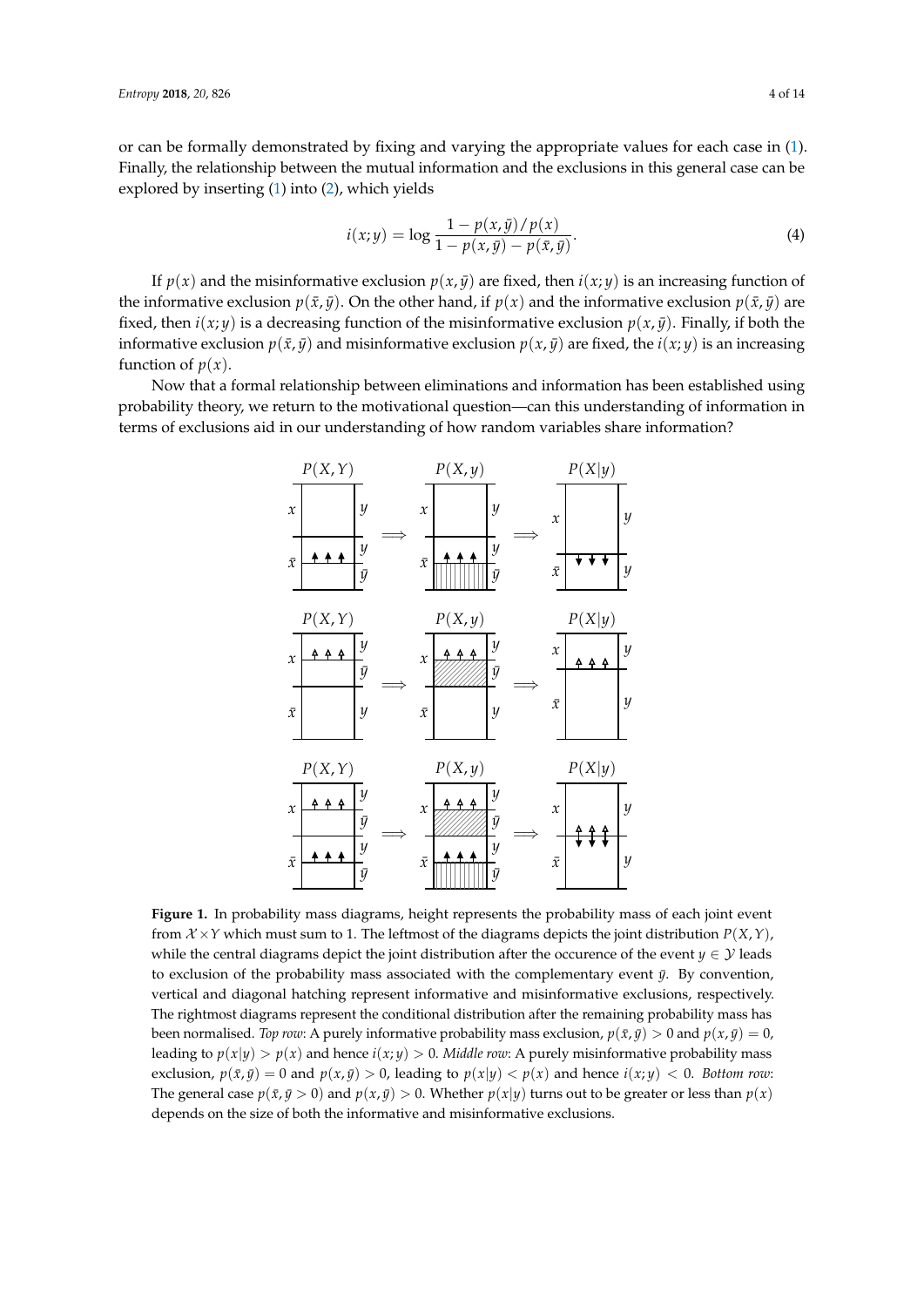#### <span id="page-4-0"></span>**3. Information Decomposition and Probability Mass Exclusions**

Consider the example in Figure [2](#page-4-2) where the events *y* and *z* each induce different exclusions, both in terms of size and type, and yet provide the same amount of information about the event *x* since

<span id="page-4-3"></span>
$$
i(x; y) = i(x; z) = \log 4/3 \approx 0.415 \text{ bit.}
$$
 (5)

The events *y* and *z* reduce our uncertainty about *x* in distinct ways and yet, after making the relevant exclusions, we have the same freedom of choice about *x*. It is our belief that the information provided by *y* and *z* should only be deemed to be the same information if they both reduce our uncertainty about *x* in the same way; we contend that for the events *y* and *z* to reduce our uncertainty about *x* in the same way, they would have to identically restrict our choice, or make the same exclusions with respect to *x*.

<span id="page-4-2"></span>

**Figure 2.** *Top*: probability mass diagram for  $\mathcal{X} \times \mathcal{Y}$ . *Bottom*: probability mass diagram for  $\mathcal{X} \times \mathcal{Z}$ . Note that the events  $y_1$  and  $z_1$  can induce different exclusions in  $P(X)$  and yet still yield the same conditional distributions  $P(X|y_1) = P(X|z_1)$  and hence provide the same amount of information  $i(x_1; y_1) = i(x_1; z_1)$  about the event  $x_1$ .

What this example demonstrates is that the mutual information does not—and indeed cannot—distinguish between how events provide information about other events. By definition, the mutual information only depends on the prior  $p(x)$  and posterior  $p(x|y)$  probabilities. Although the posterior  $p(x|y)$  depends on both the informative and misinformative exclusions, there is no one-to-one correspondence between these exclusions and the resultant mutual information. Indeed, as we saw in [\(3\)](#page-2-1), there is a continuous range of informative and misinformative exclusions which could yield any given value for the mutual information. As such, any information decomposition based upon the mutual information alone could never distinguish between how events provide information in terms of exclusions. Thus the question naturally arises—can we express the exclusions in terms of information-theoretic measures such that there is a one-to-one correspondence between exclusions and the measures? Such an expression could be utilised in an information decomposition which can distinguish between whether events provide the same information or merely the same amount of information.

# <span id="page-4-1"></span>**4. The Directed Components of Mutual Information**

The mutual information cannot distinguish between events which induce different exclusions because any given value could arise from a whole continuum of possible informative and misinformative exclusions. Hence, consider decomposing the mutual information into two separate information-theoretic components. Motivated by the strictly positive mutual information observed in the purely informative case and the strictly negative mutual information observed in the purely informative case, let us demand that one of the components be positive while the other component is negative.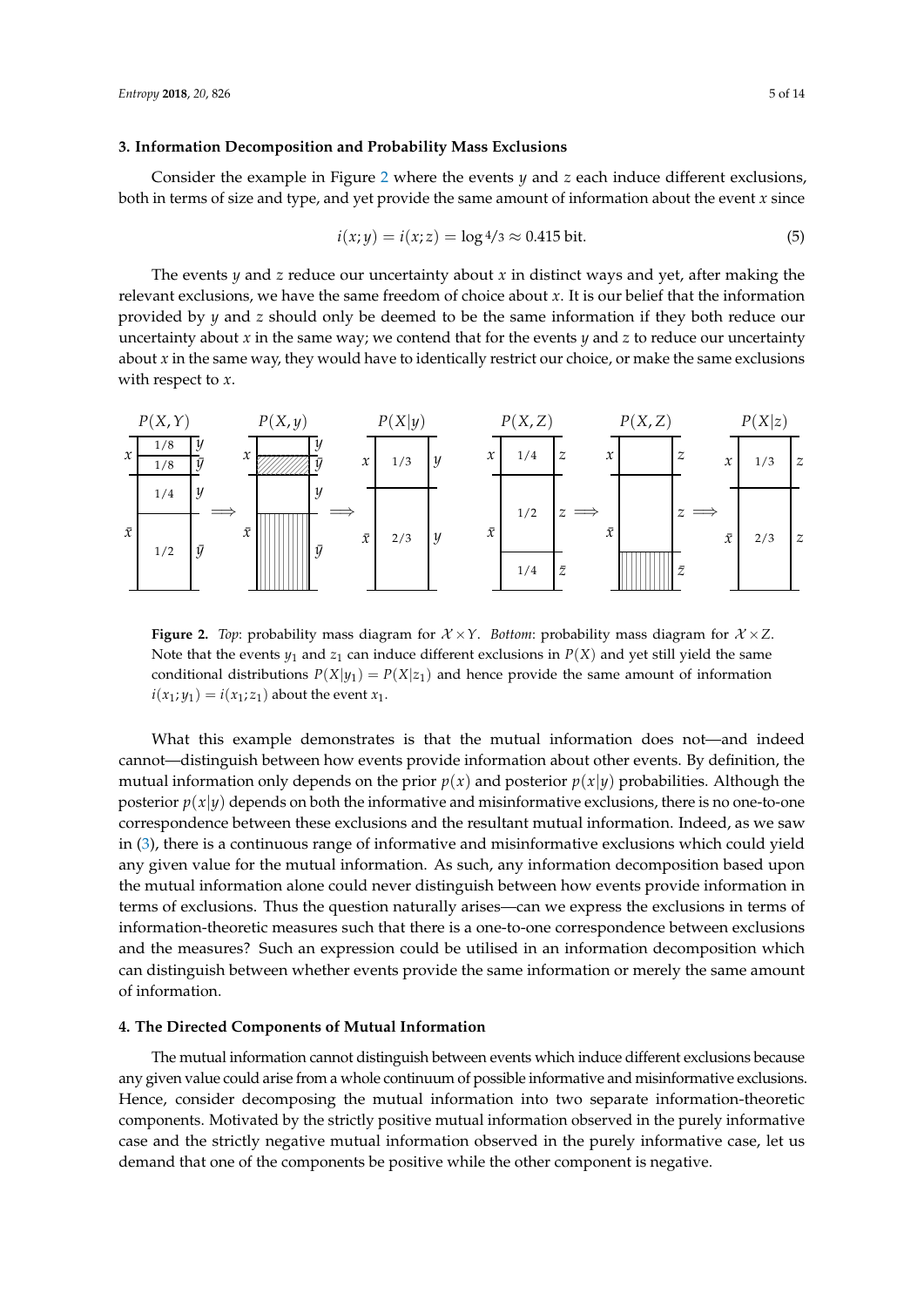<span id="page-5-0"></span>**Postulate 1** (Decomposition)**.** *The information provided by y about x can be decomposed into two non-negative components, such that*  $i(x; y) = i_+(y \to x) - i_-(y \to x)$ .

Furthermore, let us demand that the two components preserve the functional dependencies between the mutual information and the informative and misinformative exclusion observed in [\(4\)](#page-3-1) for the general case.

<span id="page-5-1"></span>**Postulate 2** (Monotonicity). *The functions*  $i_+(y \to x)$  *and*  $i_-(y \to x)$  *should satisfy the following conditions:* 

- *1.* For all fixed  $p(x, y)$  and  $p(x, \bar{y})$ , the function  $i_{+}(y \to x)$  is a continuous, increasing function of  $p(\bar{x}, \bar{y})$ .
- *2.* For all fixed  $p(\bar{x}, y)$  and  $p(\bar{x}, \bar{y})$ , the function  $i_-(y \to x)$  is a continuous, increasing function of  $p(x, \bar{y})$ .
- 3. For all fixed  $p(x, y)$  and  $p(\bar{x}, y)$ , the functions  $i_+(y \to x)$  and  $i_-(y \to x)$  are increasing and decreasing *functions of*  $p(\bar{x}, \bar{y})$ *, respectively.*

Before considering the functions which might satisfy Postulates [1](#page-5-0) and [2,](#page-5-1) there are two further observations to be made about probability mass exclusions. The first observation is that an event *x* could never induce a misinformative exclusion about itself, since the misinformative exclusion  $p(x, \bar{x}) = 0$ . Indeed, inserting this result into the self-information in terms of [\(4\)](#page-3-1) yields the Shannon information content of the event *x*,

$$
i(x; x) = \log \frac{1 - p(x, \bar{x})/p(x)}{1 - p(x, \bar{x}) - p(\bar{x}, \bar{x})} = -\log (1 - p(\bar{x}, \bar{x})) = -\log p(x) = h(x).
$$
 (6)

<span id="page-5-6"></span>**Postulate 3** (Self-Information). An event cannot misinform about itself, hence  $i_+(x \to x) = i(x; x) = h(x)$ .

The second observation is that the informative and misinformative exclusions exclusions must individually satisfy the chain rule of probability. As shown in Figure [3,](#page-6-0) there are three equivalent ways to consider the exclusions induced in  $P(X)$  by the events *y* and *z*. Firstly, we could consider the information provided by the joint event *yz* which excludes the probability mass in *P*(*X*) associated with the joint events *yz*, *yz* and *yz*. Secondly, we could first consider the information provided by *y* which excludes the probability mass in  $P(X)$  associated with the joint events  $\bar{y}z$  and  $\bar{y}\bar{z}$ , and then subsequently consider the information provided by *z* which excludes the probability mass in  $P(X|y)$ associated with the joint event *yz*. Thirdly, we could first consider the information provided by *z* which excludes the probability mass in  $P(X)$  associated with the joint events  $y\bar{z}$  and  $\bar{y}\bar{z}$ , and then subsequently consider the information provided by *y* which excludes the probability mass in  $P(X|z)$ associated with the joint event  $\bar{y}z$ . Regardless of the chaining, we start with the same  $p(x)$  and finish with the same  $p(x|yz)$ .

<span id="page-5-2"></span>**Postulate 4** (Chain Rule). *The functions*  $i_{+}(y \rightarrow x)$  *and*  $i_{-}(y \rightarrow x)$  *satisfy a chain rule; i.e.,* 

$$
i_{+}(yz \rightarrow x) = i_{+}(y \rightarrow x) + i_{+}(z \rightarrow x|y)
$$
  
=  $i_{+}(z \rightarrow x) + i_{+}(y \rightarrow x|z)$ ,  

$$
i_{-}(yz \rightarrow x) = i_{-}(y \rightarrow x) + i_{-}(z \rightarrow x|y)
$$
  
=  $i_{-}(z \rightarrow x) + i_{-}(y \rightarrow x|z)$ ,

*where the conditional notation denotes the same function only with conditional probability as an argument.*

<span id="page-5-5"></span>**Theorem 1.** *The unique functions satisfying Postulates [1–](#page-5-0) [4](#page-5-2) are*

$$
i_{+}(y \to x) = h(y) = -\log p(y), \tag{7}
$$

<span id="page-5-4"></span><span id="page-5-3"></span>
$$
i_{-}(y \to x) = h(y|x) = -\log p(y|x). \tag{8}
$$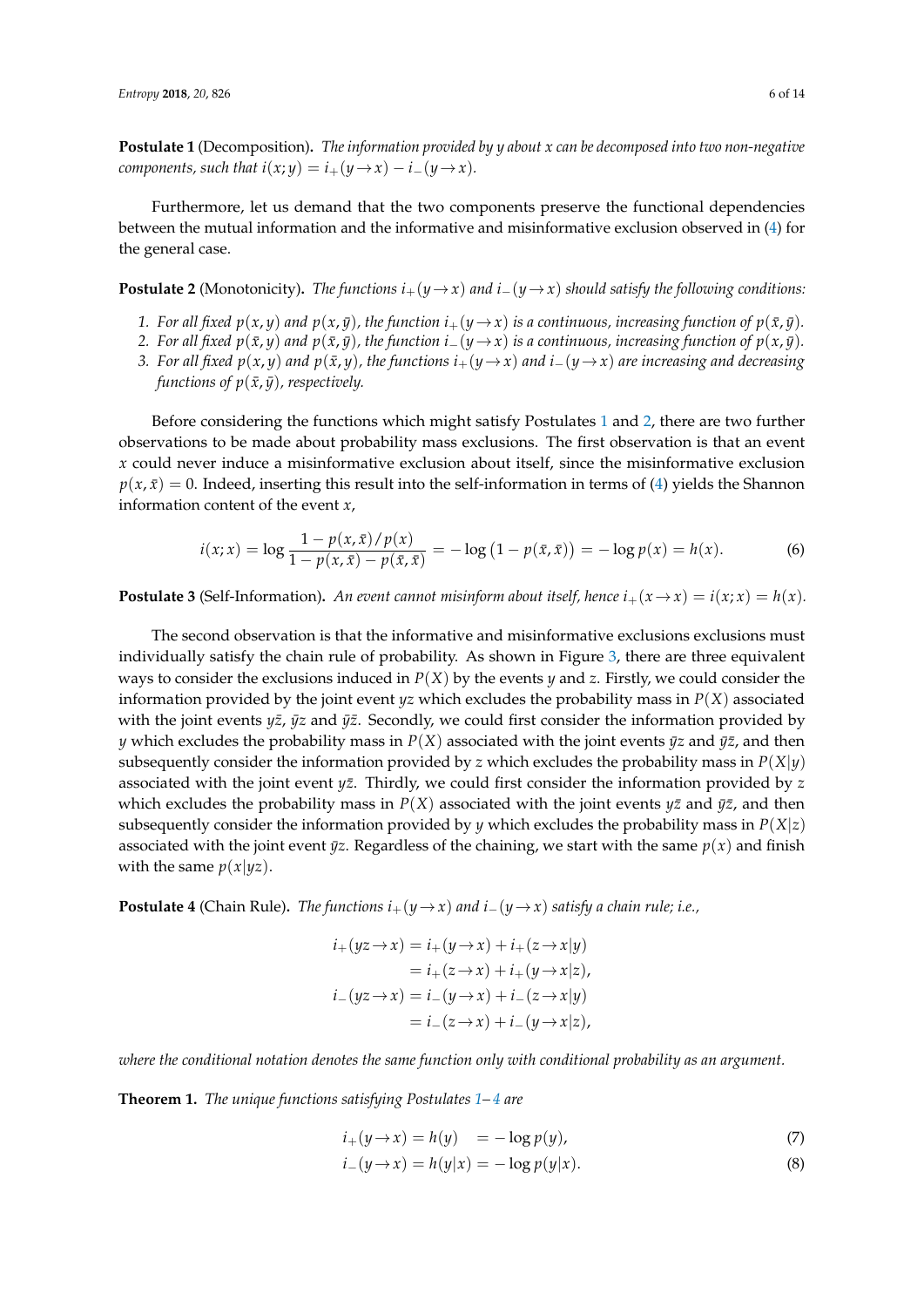By rewriting [\(7\)](#page-5-3) and [\(8\)](#page-5-4) in terms of probability mass exclusions, it is easy to verify that Theorem [1](#page-5-5) satisfies Postulates 1-[4.](#page-5-2) Perhaps unsurprisingly, this yields a decomposed version of [\(4\)](#page-3-1),

$$
i_{+}(y \to x) = -\log(1 - p(x, \bar{y}) - p(\bar{x}, \bar{y})), \tag{9}
$$

<span id="page-6-2"></span><span id="page-6-1"></span>
$$
i_{-}(y \to x) = -\log\left(1 - \frac{p(x,\bar{y})}{p(x)}\right). \tag{10}
$$

<span id="page-6-0"></span>Hence, in order to prove Theorem [1](#page-5-5) we must demonstrate that  $(7)$  and  $(8)$  are the unique functions which satisfy Postulates 1-[4.](#page-5-2) This proof is provided in full in Appendix [A.](#page-8-0)



**Figure 3.** *Top*: *y* and *z* both simultaneously induce probability mass exclusions in  $P(X)$  leading directly to  $P(X|y, z)$ . *Middle: y* could induce exclusions in  $P(X)$  yielding  $P(X|y)$ , and then *z* could induce exclusions in  $P(X|y)$  leading to  $P(X|y, z)$ . *Bottom*: the same as the middle, only vice versa in *y* and *z*.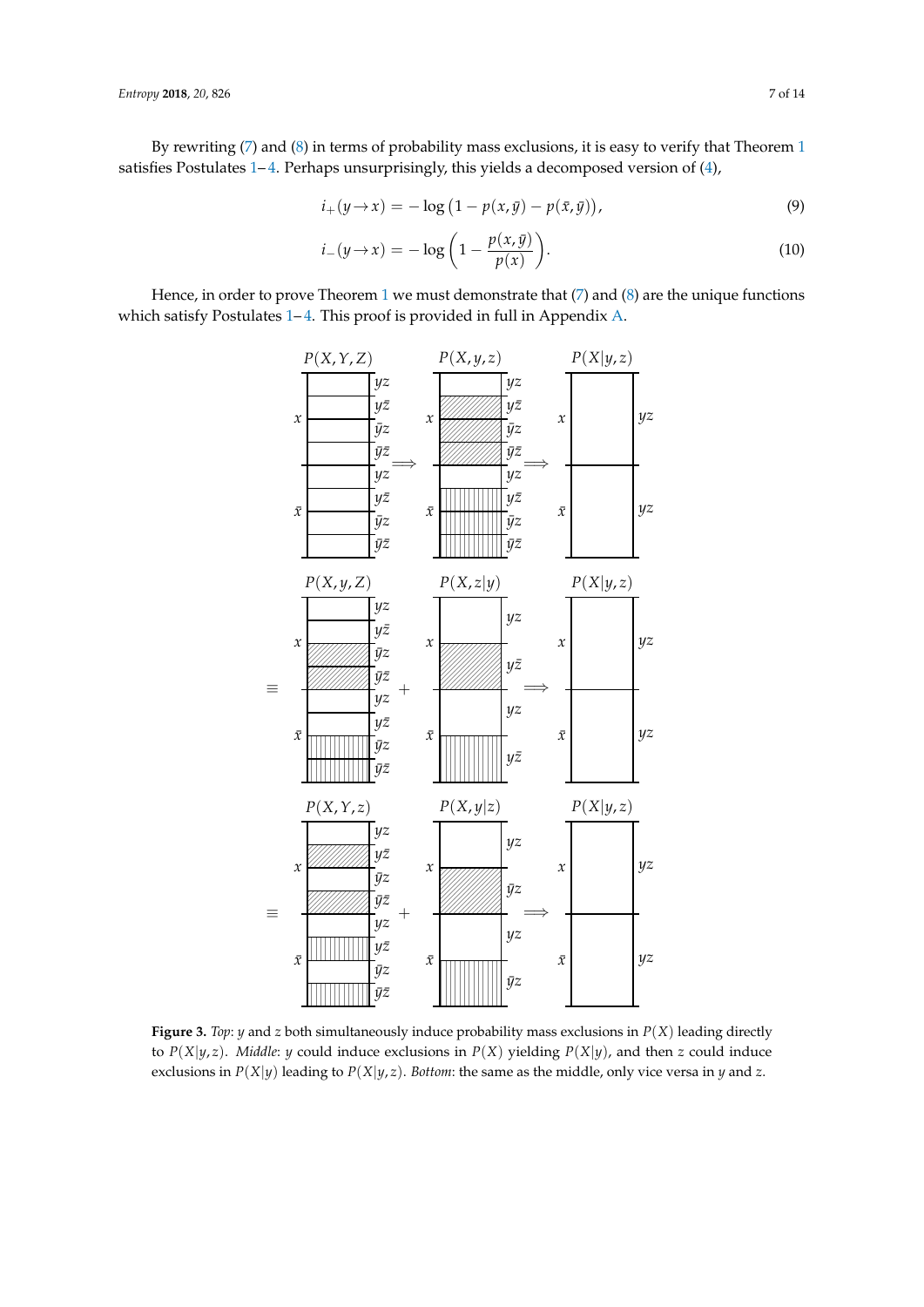# **5. Discussion**

Theorem [1](#page-5-5) answers the question posed at the end of Section [3—](#page-4-0)although there is no one-to-one correspondence between these exclusions and the mutual information, there is a one-to-one correspondence between exclusions and the decomposition

<span id="page-7-0"></span>
$$
i(x; y) = i_{+}(y \rightarrow x) - i_{-}(y \rightarrow x)
$$
  
=  $h(y) - h(y|x)$ . (11)

It is important to note the directed nature of this decomposition—this equation considers the exclusions induced by *y* with respect to *x*. It is novel that this particular decomposition enables us to uniquely determine the size of the exclusions induced by *y* with respect to *x*, rather than  $i(x; y) = h(x) - h(x|y)$ , which would not satisfy Postulate [4.](#page-5-2) Indeed, this latter decomposition is more typically associated with the information provided by *y* about *x* since it reflects the change from the prior  $p(x)$  to the posterior  $p(x|y)$ . Of course, by Theorem [1](#page-5-5) this latter decomposition would allow us to uniquely determine the size exclusions induced by *x* with respect to *y*.

There is another important asymmetry which can be seen from  $(9)$  and  $(10)$ . The negative component *i*−( $y \rightarrow x$ ) depends on the size of *only* the misinformative exclusion while the positive component  $i_{+}(\gamma \rightarrow x)$  depends on the size of *both* the informative and misinformative exclusions. The positive component depends on the total size of the exclusions induced by *y* and hence has no functional dependence on *x*. It quantifies the *specificity* of the event *y*: the less likely the outcome *y* is to occur, the greater the total amount of probability mass excluded by *y* and therefore the greater the potential for  $\gamma$  to inform about  $\chi$ . On the other hand, the negative component quantifies the *ambiguity* of *y* given *x*: the less likely the outcome *y* is to coincide with the outcome *x*, the greater the misinformative probability mass exclusion and therefore the greater the potential for *y* to misinform about *x*. This asymmetry between the components is apparent when considering the two special cases. In the purely informative case where  $p(x, \bar{y}) = 0$ , only the positive informational component is non-zero. On the other hand, in the purely misinformative case, both the positive and negative informational components are non-zero, although it is clear that  $i_{+}(y \rightarrow x) < i_{-}(y \rightarrow x)$  and hence  $i(x; y) < 0.$ 

Let us now consider how this information-theoretic expression (which has a one-to-one correspondence with exclusion) could be utilised to provide an information decomposition that can distinguish between whether events provide the same information or merely the same amount of information. Recall the example from Section [3](#page-4-0) where *y* and *z* provide the same amount of information about  $x$ , and consider this example in terms of the decomposition  $(11)$ ,

$$
i_{+}(y \to x) = \log_{2} 8/3 \text{ bit}, \quad i_{-}(y \to x) = 1 \text{ bit},
$$
  
\n
$$
i_{+}(z \to x) = \log_{2} 4/3 \text{ bit}, \quad i_{-}(z \to x) = 0 \text{ bit}.
$$
\n(12)

In contrast to the mutual information in [\(5\)](#page-4-3), the decomposition reflects the different ways *y* and *z* provide information through differing exclusions even if they provide the same amount of information. As for how to decompose multivariate information using this decomposition? This is not the subject of this paper—those who are interested in seen an operational definition of shared information based on redundant exclusions should see [\[12\]](#page-13-2).

**Author Contributions:** C.F. and J.L. conceived the idea and wrote the manuscript.

**Funding:** J.L. was supported through the Australian Research Council DECRA grant DE160100630.

**Acknowledgments:** We thank Mikhail Prokopenko, Nathan Harding, Nils Bertschinger, and Nihat Ay for helpful discussions relating to this manuscript. We especially thank Michael Wibral for some of our earlier discussions regarding information and exclusions. Finally, we would like to thank the anonymous "Reviewer 2" of [\[12\]](#page-13-2) for their helpful feedback regarding this paper.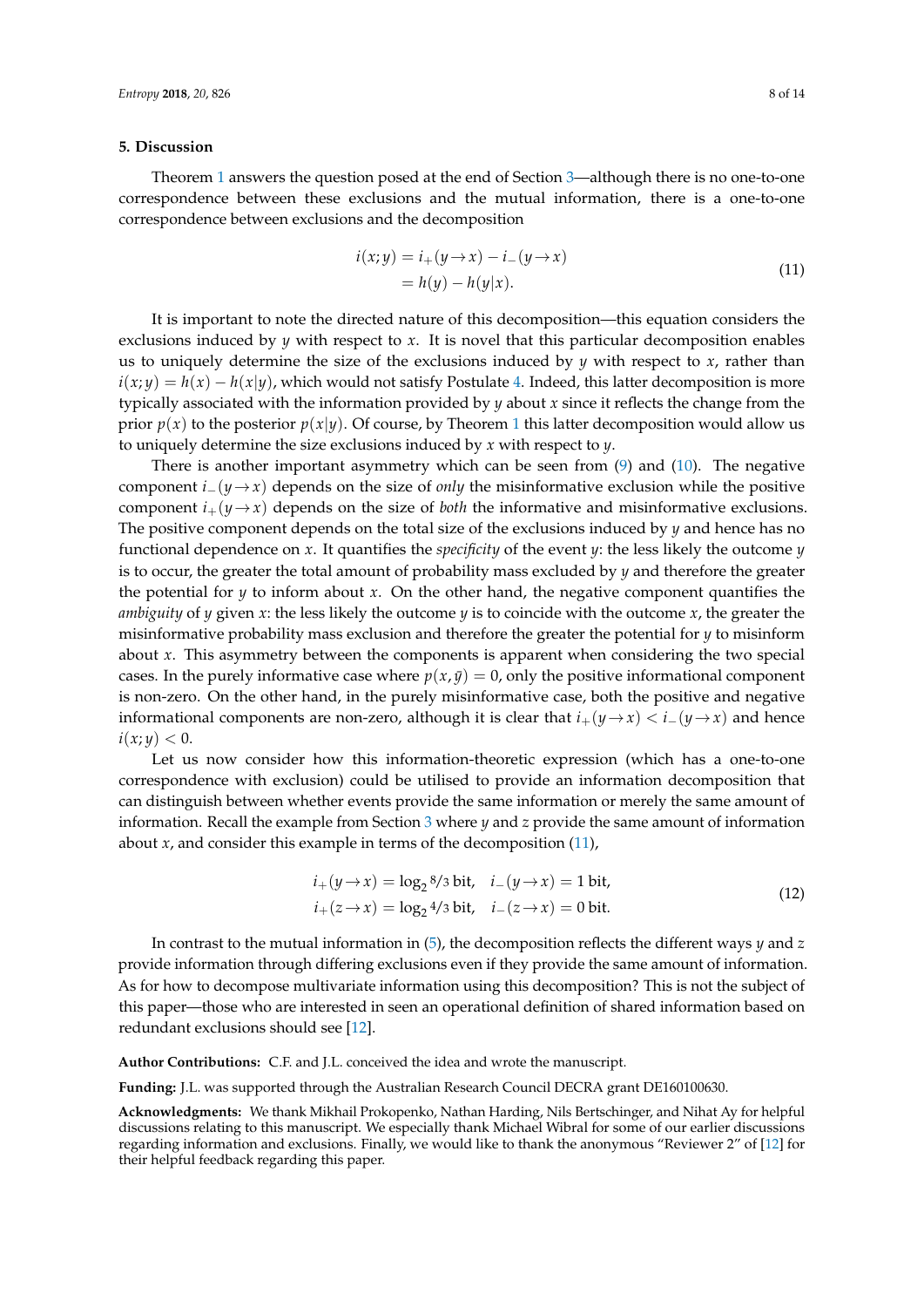**Conflicts of Interest:** The authors declare no conflict of interest. The funding sponsors had no role in the design of the study; in the collection, analyses, or interpretation of data; in the writing of the manuscript, and in the decision to publish the results.

# <span id="page-8-0"></span>**Appendix A**

This section contains the proof of Theorem [1.](#page-5-5) Since it is trivial to verify that  $(7)$  and  $(8)$  satisfy Postulates [1–](#page-5-0)[4,](#page-5-2) the proof will focuses on establishing uniqueness. The proof is structured as follows: Lemma [A1](#page-8-1) considers the functional form required when  $p(\bar{x}) = 0$  and is used in the proof of Lemma [A3;](#page-10-0) Lemmas [A2](#page-9-0) and [A3](#page-10-0) consider the purely informative and misinformative special cases respectively; finally, the proof of Theorem [1](#page-5-5) brings these two special cases together for the general case.

The proof of Theorem [1](#page-5-5) may seem convoluted, however there are two points to be made about this. Firstly, the proof of Lemma [A1](#page-8-1) is well-known in functional equation theory [\[13\]](#page-13-3) and is only given for the sake of completeness. (Accepting this substantially reduces the length of the proof.) Secondly, when establishing uniqueness of the two components, we cannot assume that the components share a common base for the logarithm. Specifically, when considering the purely informative case, Lemma [A2](#page-9-0) shows that the positive component  $i_+(y \rightarrow x)$  is a logarithm with same base as the logarithm from Postulate [3,](#page-5-6) denoted as *b* throughout. On the other hand, considering the purely misinformative case in Lemma [A3](#page-10-0) demonstrates that the negative component *i*−(*y*→*x*) is a logarithm with base *k* which is greater than or equal to *b*. When combining these in the proof of Theorem [1,](#page-5-5) it is necessary to show that  $k = b$  in order to prove that the components have a common base.

<span id="page-8-1"></span>**Lemma A1.** In the special case where  $p(\bar{x}) = 0$ , we have that  $i_+(y \to x) = i_-(y \to x) = -\log_k p(y)$  with  $k \geq b$ , where *b* is the base of the logarithm from Postulate [3.](#page-5-6)

**Proof.** That the logarithm is the unique function which satisfies Postulates [2–](#page-5-1)[4](#page-5-2) is well-known in functional equation theory [\[13\]](#page-13-3); however, for the sake of completeness the proof is given here in full. Since  $p(\bar{x}) = 0$ , we have that  $i(x; y) = 0$  and hence by Postulate [1,](#page-5-0) that  $i_+(y \to x) = i_-(y \to x)$ . Furthermore, we also have that  $p(y) = 1 - p(x, \bar{y})$ ; thus, without loss of generality, we will consider *i*−(*y*→*x*) to be a function of *p*(*y*) rather than *p*(*x*, *y*̄). As such, let *f*(*m*) be our candidate function for  $i-(y \rightarrow x)$  where  $m = 1/p(y)$ . First consider the case where  $p(x, \bar{y}) = 0$ , such that  $m = 1$ . Postulate [4](#page-5-2) demands that  $f(1) = f(1 \cdot 1) = f(1) + f(1)$  and hence  $f(1) = 0$ , i.e., if there is no misinformative exclusion, then the negative informational component should be zero.

Now consider the case where  $p(x, \bar{y})$  so that *m* is a positive integer greater than 1. If *r* is an arbitrary positive integer, then 2<sup>*r*</sup> lies somewhere between two powers of *m*, i.e., there exists a positive integer *n* such that

<span id="page-8-2"></span>
$$
m^n \le 2^r < m^{n+1}.\tag{A1}
$$

So long as the base *k* is greater than 1, the logarithm is a monotonically increasing function, thus

$$
\log_k m^n \le \log_k 2^r < \log_k m^{n+1},\tag{A2}
$$

or equivalently,

<span id="page-8-5"></span>
$$
\frac{n}{r} \le \frac{\log_k 2}{\log_k m} < \frac{n+1}{r}.\tag{A3}
$$

By Postulate [2,](#page-5-1) *f*(*m*) is a monotonically increasing function of *m*, hence applying it to [\(A1\)](#page-8-2) yields

<span id="page-8-3"></span>
$$
f(m^n) \le f(2^r) < f(m^{n+1}).\tag{A4}
$$

Note that, by Postulate [4](#page-5-2) and mathematical induction, it is trivial to verify that

<span id="page-8-4"></span>
$$
f(m^n) = n \cdot f(m). \tag{A5}
$$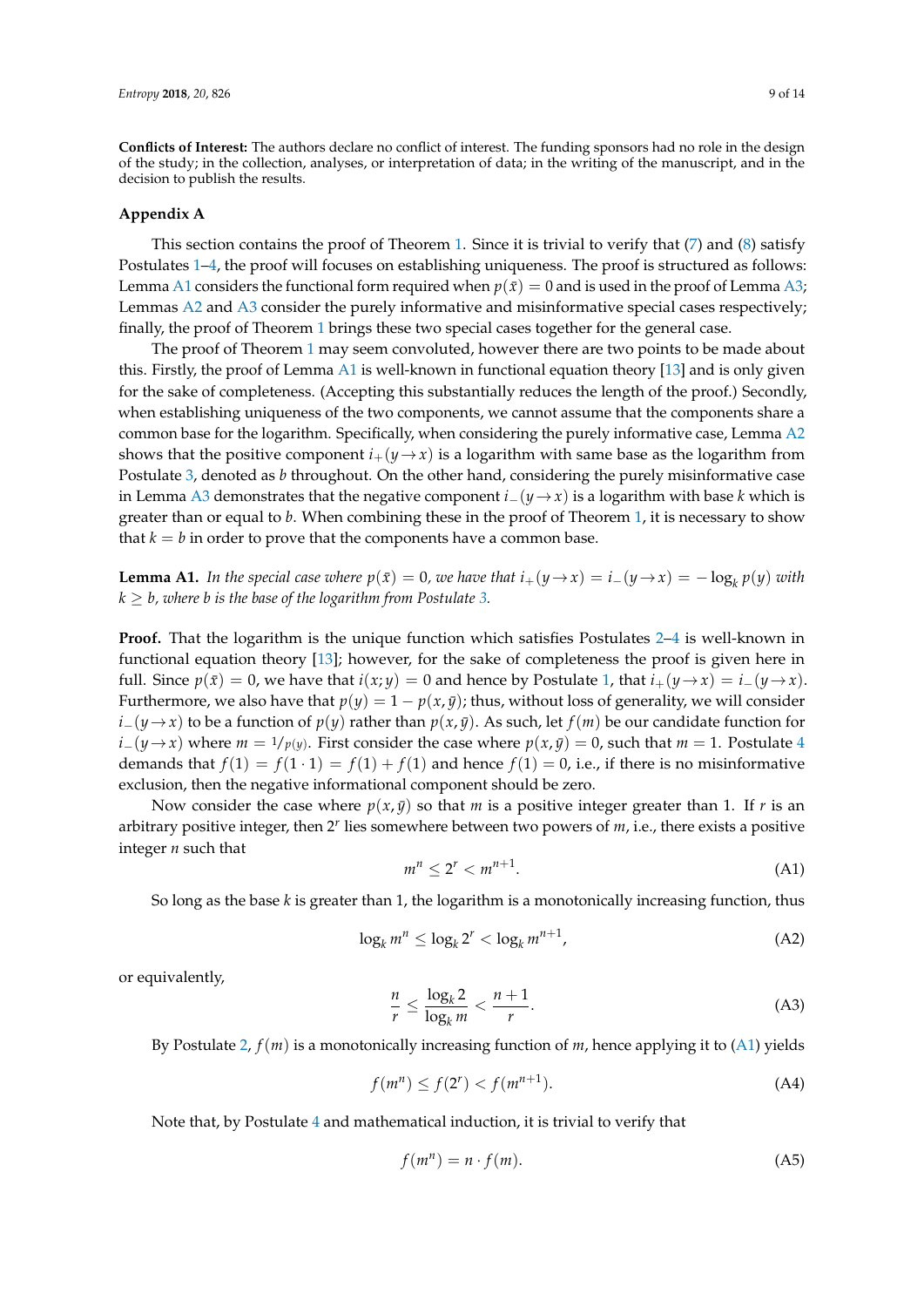Hence, by  $(A4)$  and  $(A5)$ , we have that

<span id="page-9-1"></span>
$$
\frac{n}{r} \le \frac{f(2)}{f(m)} < \frac{n+1}{r}.\tag{A6}
$$

Now, [\(A3\)](#page-8-5) and [\(A6\)](#page-9-1) have the same bounds, hence

$$
\left|\frac{\log_k 2}{\log_k m} - \frac{f(2)}{f(m)}\right| \le \frac{1}{r}.\tag{A7}
$$

Since *m* is fixed and *r* is arbitrary, let  $r \rightarrow \infty$ . Then, by the squeeze theorem, we get that

$$
\frac{\log_k 2}{\log_k m} = \frac{f(2)}{f(m)},
$$
\n(A8)

and hence,

<span id="page-9-2"></span>
$$
f(m) = \log_k m. \tag{A9}
$$

Now consider the case where  $p(x, \bar{y})$  so that *m* is a rational number; in particular, let  $m = s/r$ where *s* and *r* are positive integers. By Postulate [4,](#page-5-2)

<span id="page-9-3"></span>
$$
f(s) = f(s/r \cdot r) = f(s/r) + f(r) = f(m) + f(r).
$$
 (A10)

Thus, combining  $(A9)$  and  $(A10)$ , we get that

<span id="page-9-4"></span>
$$
f(m) = f(s) - f(r) = \log_k(s) - \log_k(r) = \log_k m.
$$
 (A11)

Now consider the case where  $p(x, \bar{y})$  such that *m* is a real number. By Postulate [2,](#page-5-1) the function [\(A11\)](#page-9-4) is the unique solution, and hence,  $i_+(y \to x) = i_-(y \to x) = -\log_k p(y)$ .

Finally, to show that  $k \geq b$ , consider an event  $z = y$ . By Postulate [3,](#page-5-6)  $i_+(y \rightarrow z) = -\log_b p(y)$ . Furthermore, since  $p(\bar{z}, \bar{y}) \ge p(\bar{x}, \bar{y}) = 0$ , by Postulate [2,](#page-5-1)  $i_+(y \to z) \ge i_+(y \to x)$ . Thus,  $-\log_b p(y) \ge$  $-\log_k p(y)$ , and hence  $k \geq b$ .



**Figure A1.** The probability mass diagram associated with [\(A12\)](#page-9-5). Lemma [A2](#page-9-0) uses Postulates [3](#page-5-6) and [4](#page-5-2) to provide a solution for the purely informative case.

<span id="page-9-0"></span>**Lemma A2.** In the purely informative case where  $p(x, \bar{y}) = 0$ , we have that  $i_+(y \to x) = -\log_b p(y)$  and  $i-(y \rightarrow x) = 0$ , where *b* is the base of the logarithm from Postulate [3.](#page-5-6)

**Proof.** Consider an event *z* such that  $x = yz$  and  $\bar{x} = \{y\bar{z}, \bar{y}z, \bar{y}\bar{z}\}$ . By Postulate [4,](#page-5-2)

<span id="page-9-5"></span>
$$
i_{+}(yz \rightarrow x) = i_{+}(y \rightarrow x) + i_{+}(z \rightarrow x|y), \qquad (A12)
$$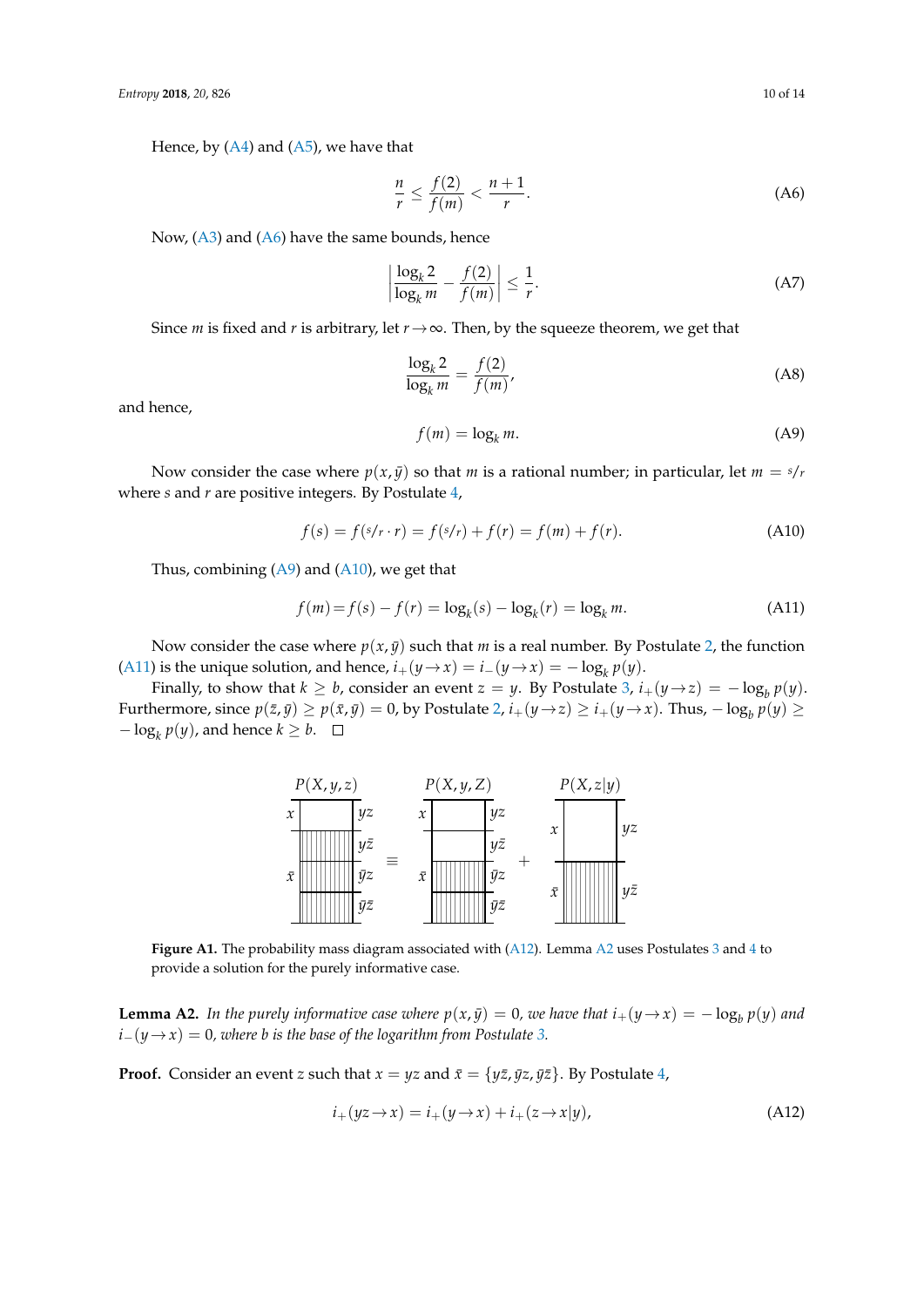as depicted in Figure [A1.](#page-3-0) By Postulate [3,](#page-5-6)  $i_+(yz \to x) = h(x)$  and  $i_+(z \to x|y) = h(x|y)$ , where the latter equality follows from the equivalence of the events *x* and *z* given *y*. Furthermore, since  $p(x, \bar{y}) = 0$ , we have that  $p(x, y) = p(x)$ , and hence that  $p(y|x) = 1$ . Thus, from [\(A12\)](#page-9-5), we have that

$$
i_{+}(y \rightarrow x) = h(x) - h(x|y)
$$
  
= h(y) - h(y|x)  
= h(y). (A13)

Finally, by Postulate [1,](#page-5-0)  $i_-(\psi \rightarrow x) = 0$ .  $\Box$ 

<span id="page-10-0"></span>**Lemma A3.** In the purely misinformative case where  $p(\bar{x}, \bar{y}) = 0$ , we have that  $i_+(y \to x) = h(y) - h(y|x) - h(y|x)$  $\log_k p(y|x)$  and  $i_-(y \to x) = -\log_k p(y|x)$  with  $k \ge b$ , where b is the base of the logarithm from Postulate [3.](#page-5-6)

**Proof.** Consider an event  $z = x$ . By Postulate [4,](#page-5-2)

<span id="page-10-1"></span>
$$
i_+(yz \to x) = i_+(y \to x) + i_+(z \to x|y)
$$
  
=  $i_+(z \to x) + i_+(y \to x|z)$ , (A14)

<span id="page-10-2"></span>
$$
i_{-}(yz \to x) = i_{-}(y \to x) + i_{-}(z \to x|y)
$$
  
=  $i_{-}(z \to x) + i_{-}(y \to x|z)$ , (A15)

as depicted in Figure [A2.](#page-4-2) Since  $z = x$ , by Postulate [3,](#page-5-6)  $i_+(z \to x) = h(x)$ ,  $i_-(z \to x) = 0$ , *i*+( $z \rightarrow x|y$ ) = *h*( $x|y$ ) and *i*−( $z \rightarrow x|y$ ) = 0. Furthermore, since  $p(\bar{x}|z)$  = 0, by Lemma [A1,](#page-8-1)  $i_+(y \to x|z) = i_-(y \to x|z) = -\log_k p(y|z) = -\log_k p(y|x)$ , hence, from [\(A14\)](#page-10-1) and [\(A15\)](#page-10-2), we get that

$$
i_{+}(y \rightarrow x) = h(x) - h(x|y) - \log_{k} p(y|x)
$$
  
=  $h(y) - h(y|x) - \log_{k} p(y|x)$ , (A16)

$$
i_{-}(y \to x) = -\log_{k} p(y|x), \tag{A17}
$$

as required.  $\square$ 



**Figure A2.** The diagram corresponding to [\(A14\)](#page-10-1) and [\(A15\)](#page-10-2). Lemma [A3](#page-10-0) uses Postulate [4](#page-5-2) and Lemma [A1](#page-8-1) to provide a solution for the purely misinformative case.

**Proof of Theorem [1.](#page-5-5)** In the general case, both  $p(\bar{x}, \bar{y})$  and  $p(x, \bar{y})$  are non-zero. Consider two events, *u* and *v*, such that  $y = uv$ ,  $p(x, \bar{u}) = 0$  and  $p(\bar{x}, \bar{v}) = 0$ . By Postulate [4,](#page-5-2)

<span id="page-10-3"></span>
$$
i_{+}(y \rightarrow x) = i_{+}(uv \rightarrow x) = i_{+}(u \rightarrow x) + i_{+}(v \rightarrow x|u), \tag{A18}
$$

<span id="page-10-4"></span>
$$
i_{-}(y \to x) = i_{-}(uv \to x) = i_{-}(u \to x) + i_{-}(v \to x|u), \tag{A19}
$$

as depicted in Figure [A3.](#page-6-0) Since  $p(x, \bar{u}) = 0$ , by Lemma [A2,](#page-9-0)  $i_{+}(u \rightarrow x) = h(u)$  and  $i_{-}(u \rightarrow x) = 0$ ; furthermore, we also have that  $p(x) = p(x, u)$ , and hence  $p(v|xu) = p(uv|x)$ . In addition, since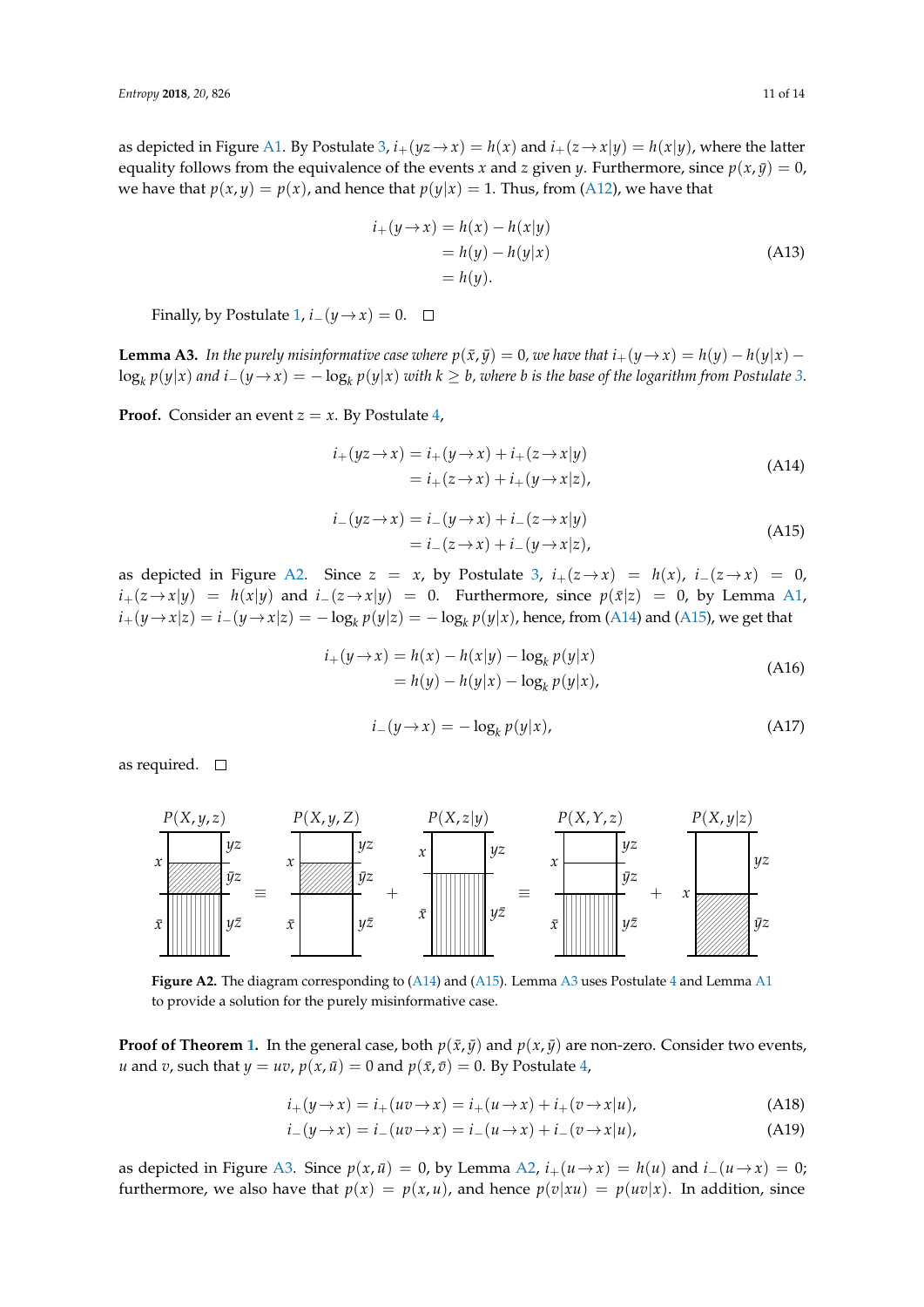$p(\bar{x}, \bar{v}|u) = 0$ , by Lemma [A3,](#page-10-0) we have that  $i_+(v \to x|u) = h(v|u) + h(v|xu) - \log_k p(v|xu)$  and *i*−( $v \rightarrow x|u$ ) = − log<sub>*k*</sub>  $p(v|xu)$  where  $k \geq b$ . Therefore, by [\(A18\)](#page-10-3) and [\(A19\)](#page-10-4),

$$
i_{+}(y \to x) = h(u) + h(v|u) - h(v|xu) - \log_{k} p(v|xu)
$$
  
=  $h(y) - h(y|x) - \log_{k} p(y|x)$ , (A20)

$$
i_{-}(y \to x) = -\log_{k} p(v|xu)
$$
  
=  $-\log_{k} p(y|x).$  (A21)

Finally, since Postulate [1](#page-5-0) requires that  $i_+(y \to x) \ge 0$ , we have that  $h(y) - h(y|x) - \log_k p(y|x) \ge 0$ , or equivalently,

$$
\log_b p(y) \le \left(1 - \frac{1}{\log_b k}\right) \log_b p(y|x). \tag{A22}
$$

This must hold for all  $p(y)$  and  $p(y|x)$ , which is only true in general for  $b \ge k$ . Hence,  $k = b$ and therefore

$$
i_{+}(y \rightarrow x) = h(y) - h(y|x) - \log_b p(y|x)
$$
  
= h(y), (A23)

$$
i_{-}(y \to x) = -\log_b p(y|x)
$$
  
=  $h(y|x)$ .  $\Box$  (A24)



Figure A3. The probability mass diagram associated with [\(A18\)](#page-10-3) and [\(A19\)](#page-10-4). Theorem [1](#page-5-5) uses Lemmas [A2](#page-9-0) and [A3](#page-10-0) to provide a solution to the general case.

**Corollary A1.** *The conditional decomposition of the information provided by y about x given z is given by*

$$
i_{+}(y \rightarrow x|z) = h(y|z) = -\log p(y|z), \qquad (A25)
$$

<span id="page-11-1"></span><span id="page-11-0"></span>
$$
i_{-}(y \rightarrow x|z) = h(y|xz) = -\log p(y|xz).
$$
 (A26)

**Proof.** Follows trivially using conditional distributions.  $\Box$ 

**Corollary A2.** *The joint decomposition of the information provided by y and z about x is given by*

$$
i_{+}(yz \to x) = h(yz) = -\log p(yz), \qquad (A27)
$$

$$
i_{-}(yz \to x) = h(yz|x) = -\log p(yz|x). \tag{A28}
$$

*The joint decomposition of the information provided by y about x and z is given by*

<span id="page-11-3"></span><span id="page-11-2"></span>
$$
i_{+}(y \to xz) = h(y) = -\log p(y), \tag{A29}
$$

$$
i_{-}(y \to xz) = h(y|xz) = -\log p(y|xz). \tag{A30}
$$

**Proof.** Follows trivially using joint distributions. □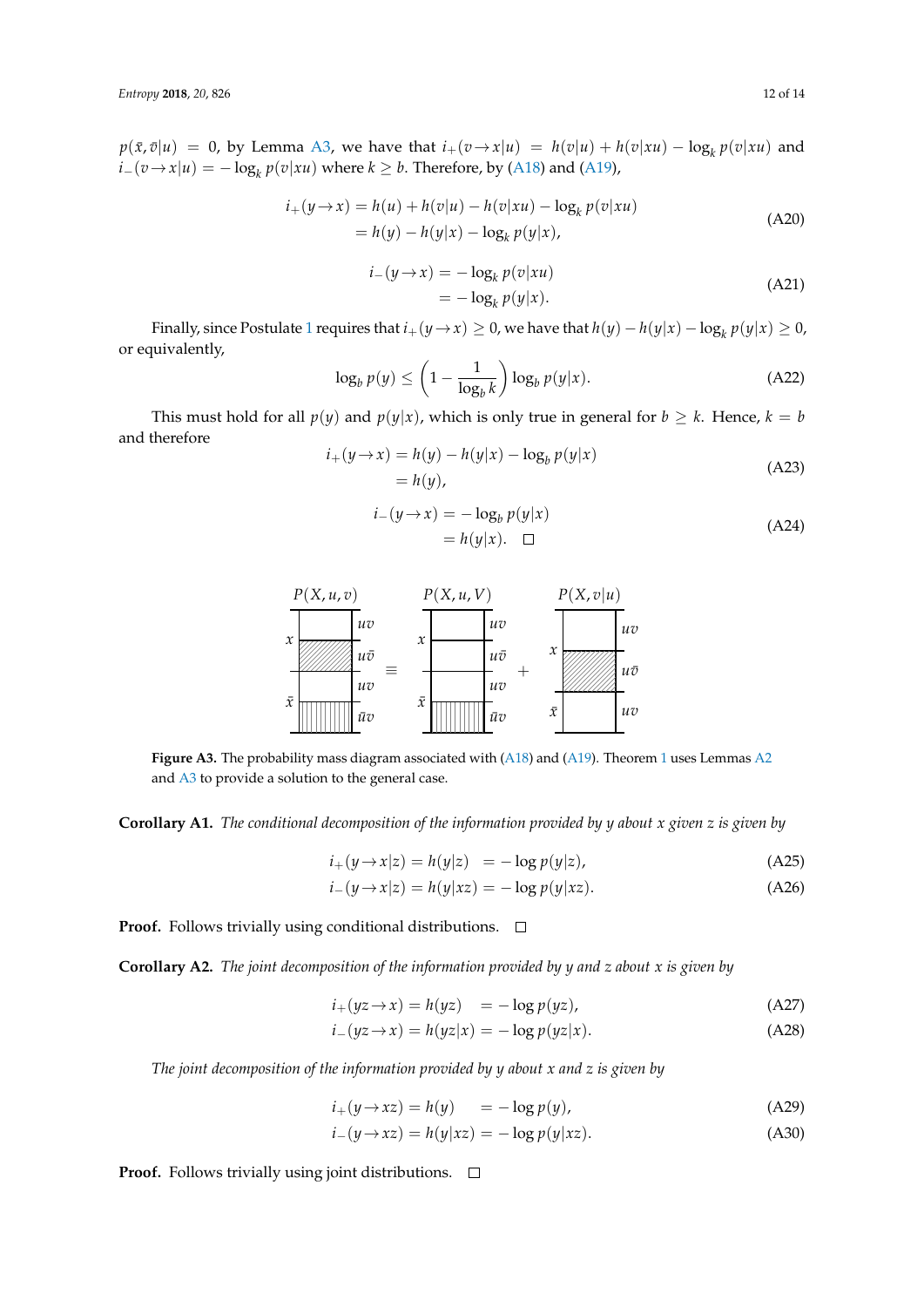**Corollary A3.** *We have the following three identities,*

<span id="page-12-10"></span><span id="page-12-9"></span>
$$
i_{+}(y \to x) = i_{+}(y \to z), \tag{A31}
$$

$$
i_{+}(y \to x|z) = i_{-}(y \to z), \tag{A32}
$$

<span id="page-12-11"></span>
$$
i_{-}(y \to x|z) = i_{-}(y \to xz). \tag{A33}
$$

**Proof.** The identity [\(A31\)](#page-12-9) follows from [\(7\)](#page-5-3), while [\(A32\)](#page-12-10) follows from [\(8\)](#page-5-4) and [\(A25\)](#page-11-0); finally, [\(A33\)](#page-12-11) follows from [\(A26\)](#page-11-1) and [\(A30\)](#page-11-2).  $\Box$ 

Finally, it is not true that the components satisfy a target chain rule. That is, in general the following relation  $i_+(y\to xz) = i_+(y\to x) + i_+(y\to z|x)$  does not hold, nor does  $i_-(y\to xz) = i_-(y\to x) + i_+(y\to z)$  $i-(\gamma\rightarrow z|x)$ . However, the mutual information must satisfy a chain rule over target events. Thus, it is interesting to observe how the target chain rule for mutual information arises in terms of exclusions. The key observation is that the positive informational component provided by *y* about *z* given *x* equals the negative informational component provided by *y* about *z*, as per [\(A32\)](#page-12-10).

**Corollary A4.** *The information provided by y about x and z satisfies the following chain rule,*

$$
i(y \to xz) = i(y \to x) + i(y \to z|x). \tag{A34}
$$

**Proof.** Starting from the joint decomposition [\(A29\)](#page-11-3) and [\(A30\)](#page-11-2). By the identities [\(A31\)](#page-12-9) and [\(A33\)](#page-12-11), we get that

$$
i(y; xz) = i_{+}(y \rightarrow xz) - i_{-}(y \rightarrow xz),
$$
  
=  $i_{+}(y \rightarrow x) - i_{-}(y \rightarrow z|x),$  (A35)

Then, by identity  $(A32)$ , and recomposition, we get that

$$
i(y; xz) = i_{+}(y \rightarrow x) - i_{-}(y \rightarrow x)
$$
  
+ 
$$
i_{-}(y \rightarrow x) - i_{-}(y \rightarrow z|x),
$$
  
= 
$$
i_{+}(y \rightarrow x) - i_{-}(y \rightarrow x)
$$
  
+ 
$$
i_{+}(y \rightarrow z|x) - i_{-}(y \rightarrow z|x),
$$
  
= 
$$
i(y; x) + i(y; z|x). \square
$$
 (A36)

## **References**

- <span id="page-12-0"></span>1. Shannon, C.E. A Mathematical Theory of Communication. *Bell Syst. Labs Tech. J.* **1948**, *27*, 379–423. [\[CrossRef\]](http://dx.doi.org/10.1002/j.1538-7305.1948.tb01338.x)
- <span id="page-12-1"></span>2. Hartley, R.V.L. Transmission of information. *Bell Syst. Labs Tech. J.* **1928**, *7*, 535–563. [\[CrossRef\]](http://dx.doi.org/10.1002/j.1538-7305.1928.tb01236.x)
- <span id="page-12-2"></span>3. Fano, R. *Transmission of Information*; The MIT Press: Massachusetts, MA, USA, 1961.
- <span id="page-12-3"></span>4. Ash, R. *Information Theory Interscience Tracts in Pure and Applied Mathematics*; Interscience Publishers: Hoboken, NJ, USA, 1965.
- <span id="page-12-4"></span>5. Lizier, J.T. Computation in Complex Systems. In *The Local Information Dynamics of Distributed Computation in Complex Systems*; Springer: Berlin/Heidelberg, Germany, 2013; pp. 13–52. [\[CrossRef\]](http://dx.doi.org/10.1007/978-3-642-32952-4_2)
- <span id="page-12-5"></span>6. Prokopenko, M.; Boschetti, F.; Ryan, A.J. An information-theoretic primer on complexity, self-organization, and emergence. *Complexity* **2008**, *15*, 11–28. [\[CrossRef\]](http://dx.doi.org/10.1002/cplx.20249)
- <span id="page-12-6"></span>7. Lizier, J.T.; Bertschinger, N.; Jost, J.; Wibral, M. Information Decomposition of Target Effects from Multi-Source Interactions: Perspectives on Previous, Current and Future Work. *Entropy* **2018**, *20*, 307. [\[CrossRef\]](http://dx.doi.org/10.3390/e20040307)
- <span id="page-12-7"></span>8. Williams, P.L.; Beer, R.D. Nonnegative decomposition of multivariate information *arXiv* **2010**, arXiv:1004.2515.
- <span id="page-12-8"></span>9. Bertschinger, N.; Rauh, J.; Olbrich, E.; Jost, J. Shared information—New insights and problems in decomposing information in complex systems. *Mathematics* **2012**, 251–269.